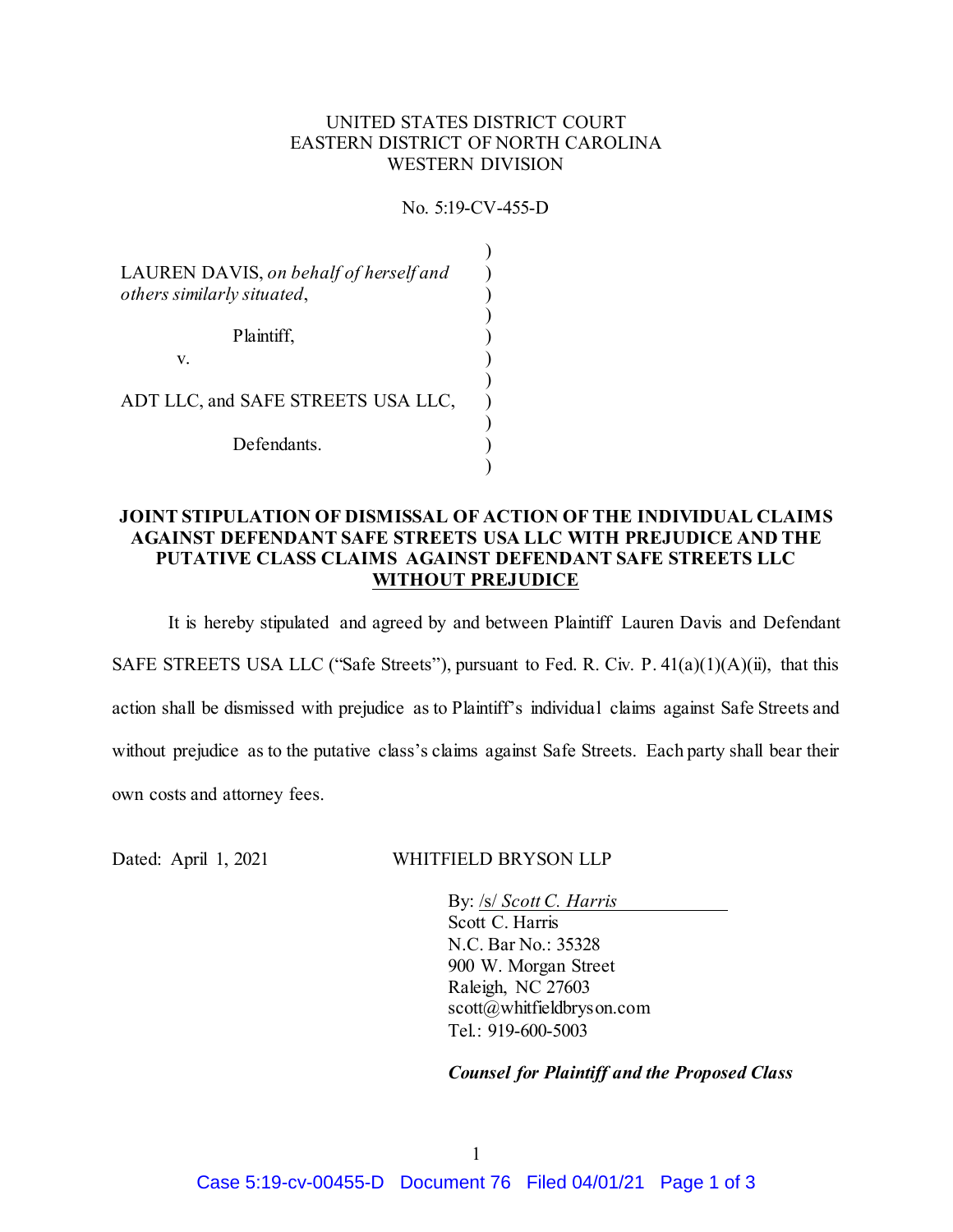## LEWIS BRISBOIS BISGAARD & SMITH, LLP

By: */s/ Eric G. Sauls*

Eric G. Sauls 4101 Lake Boone Trail, Suite 514 Raleigh, North Carolina 27607 Telephone No: 919-821-4020 Facsimile No: 919-829-0055 Email: eric.sauls@lewisbrisbois.com Local Civil Rule 83.1(d) Counsel for Defendant North Carolina Bar No: 38481

By: */s/ David M. Hawthorne* David M. Hawthorne 110 S.E. 6th Street, Suite 2600 Fort Lauderdale, Florida 33301 Telephone: 954-828-0376 Facsimile: 954-728-1282 Email: david.hawthorne@lewisbrisbois.com Florida Bar No: 935174

*Counsel for Defendant Safe Streets USA LLC*